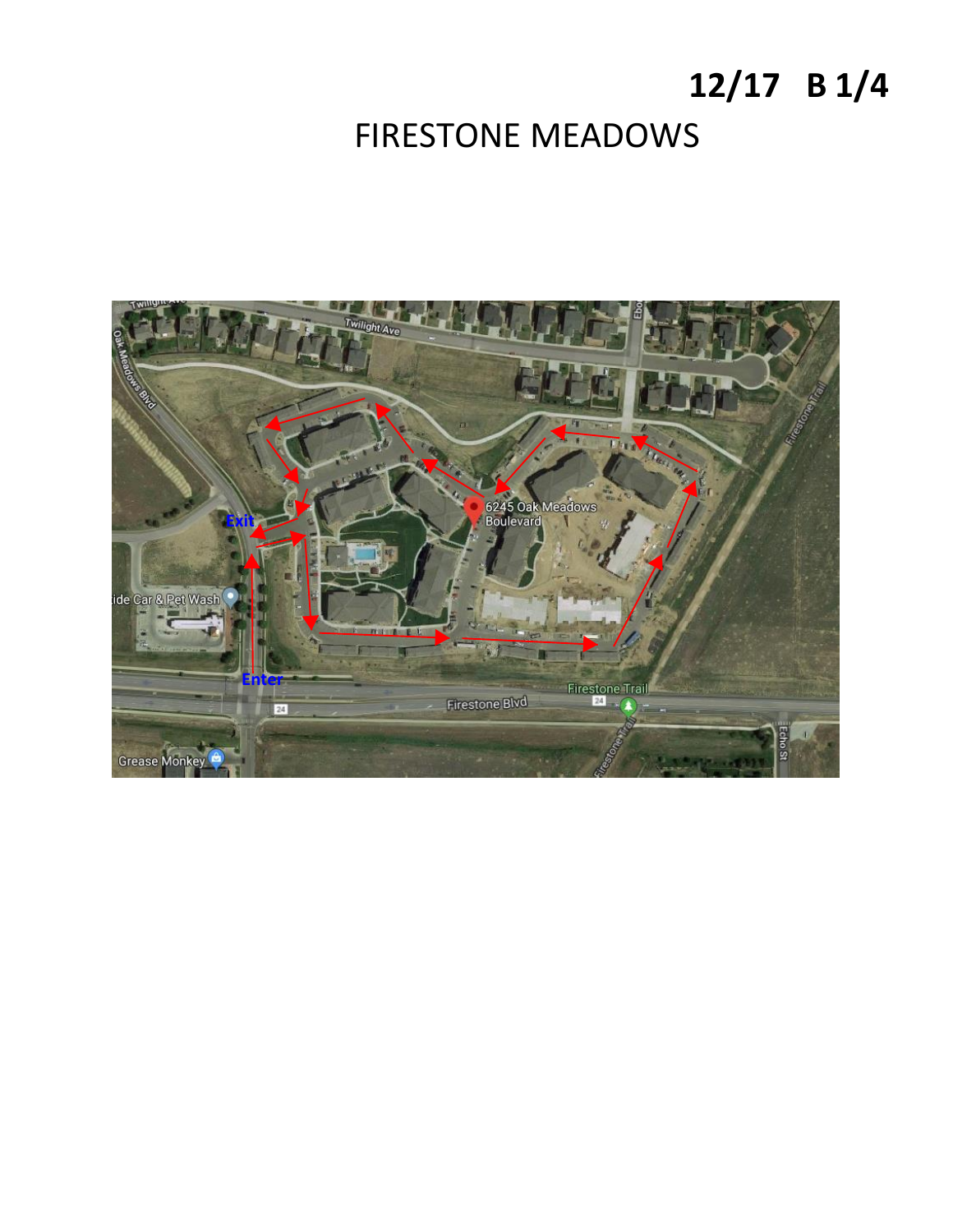### Oak Meadows

## **12/17 B 2/4**



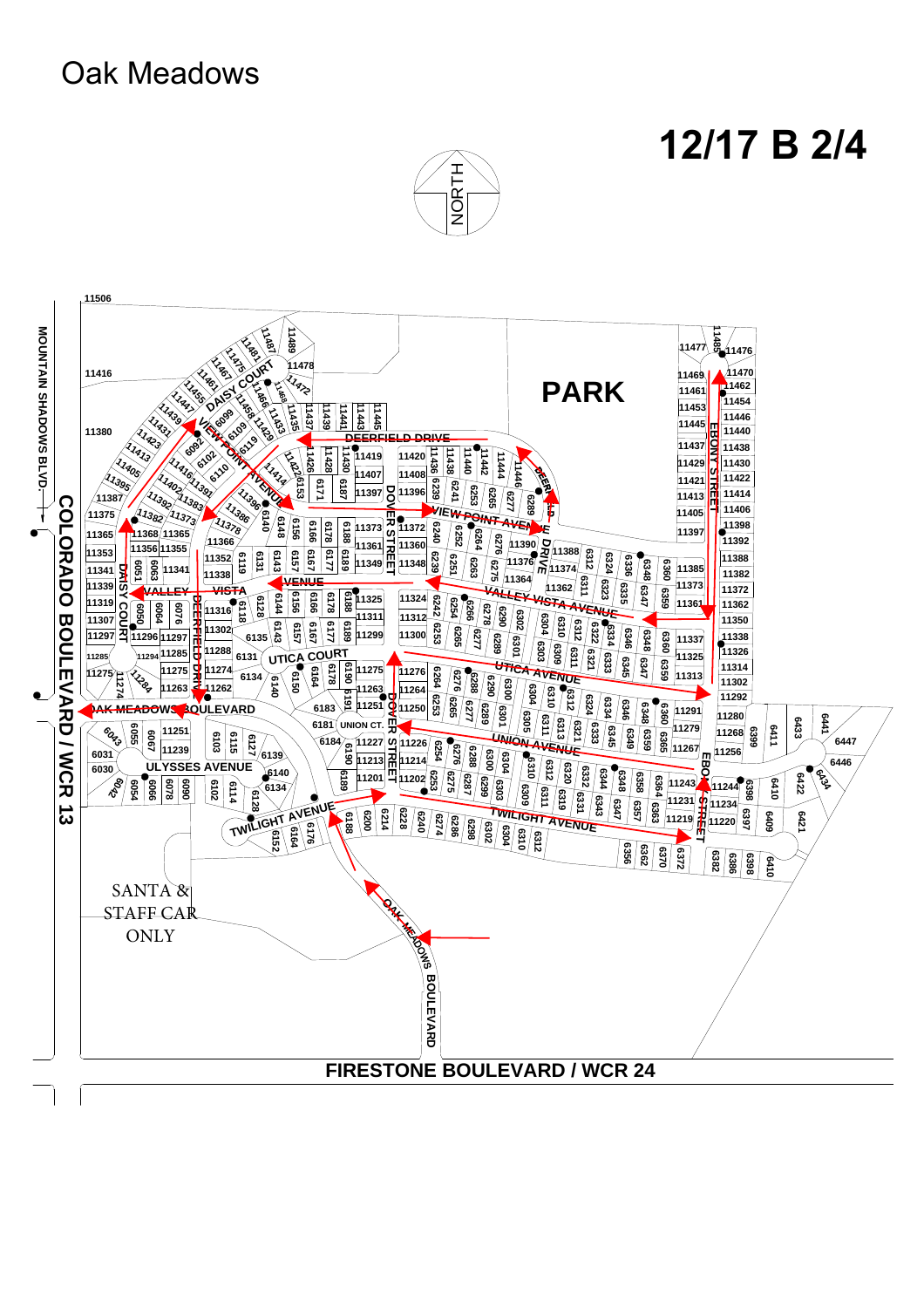#### The Shores and Mtn.Shadows

# **12/17 B 3/4**